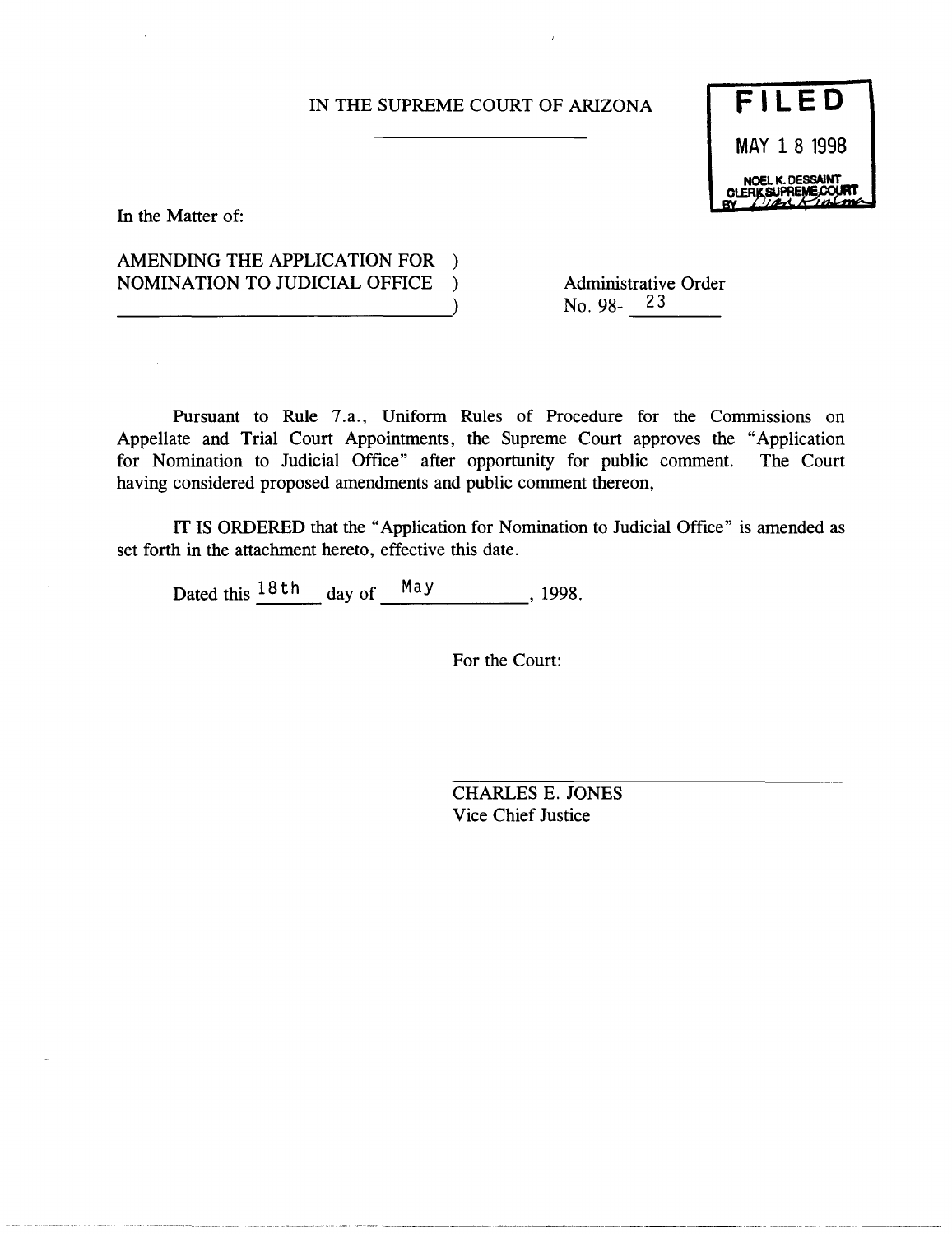### Note: Changes and additions in text are CAPITALIZED and deletions from text are indicated by strikeouts.

### APPLICATION FOR NOMINATION TO JUDICIAL OFFICE

This original application and 16 copies must be filed with the Human Resources Division, Administrative Office of the Courts, 1501 W. Washington, Suite 227, Phoenix, AZ, 85007, not later than  $\langle$  time  $>$  on  $\langle$  date  $>$ . Please attach additional pages where necessary for a complete response. READ THE INSTRUCTIONS THOROUGHLY BEFORE COMPLETING THIS APPLICATION FORM. The contents of the application will be held in strictest confidence subject to the requirements of the applicable rules. The fact that you have applied is not confidential and the information provided may be verified by Commission members. THE NAMES OF APPLICANTS, intervieweeS and nomineeS names will be ARE made public and Commission files pertaining to nominees may be ARE provided to the Governor for review.

# A. PERSONAL INFORMATION

| 1.               | Full name:                                                                                                                                                                                                         |
|------------------|--------------------------------------------------------------------------------------------------------------------------------------------------------------------------------------------------------------------|
| $\overline{2}$ . | Office address:<br><u> 1989 - Johann Johann Stoff, deutscher Stoffen und der Stoffen und der Stoffen und der Stoffen und der Stoffen</u>                                                                           |
| 3.               |                                                                                                                                                                                                                    |
| 4.               | Have you continuously resided in Arizona for the past five years?                                                                                                                                                  |
| 5 <sub>1</sub>   | Indicate your county of residence for the past three years:<br>OR: Have you resided in <maricopa pima=""> County for the past year?</maricopa>                                                                     |
| 6.               | Age:                                                                                                                                                                                                               |
|                  | (The Arizona Constitution, Article VI, §§22 and 37, requires judicial nominees be 30<br>years of age or older before taking office and younger than age 65 at the time the<br>nomination is sent to the Governor.) |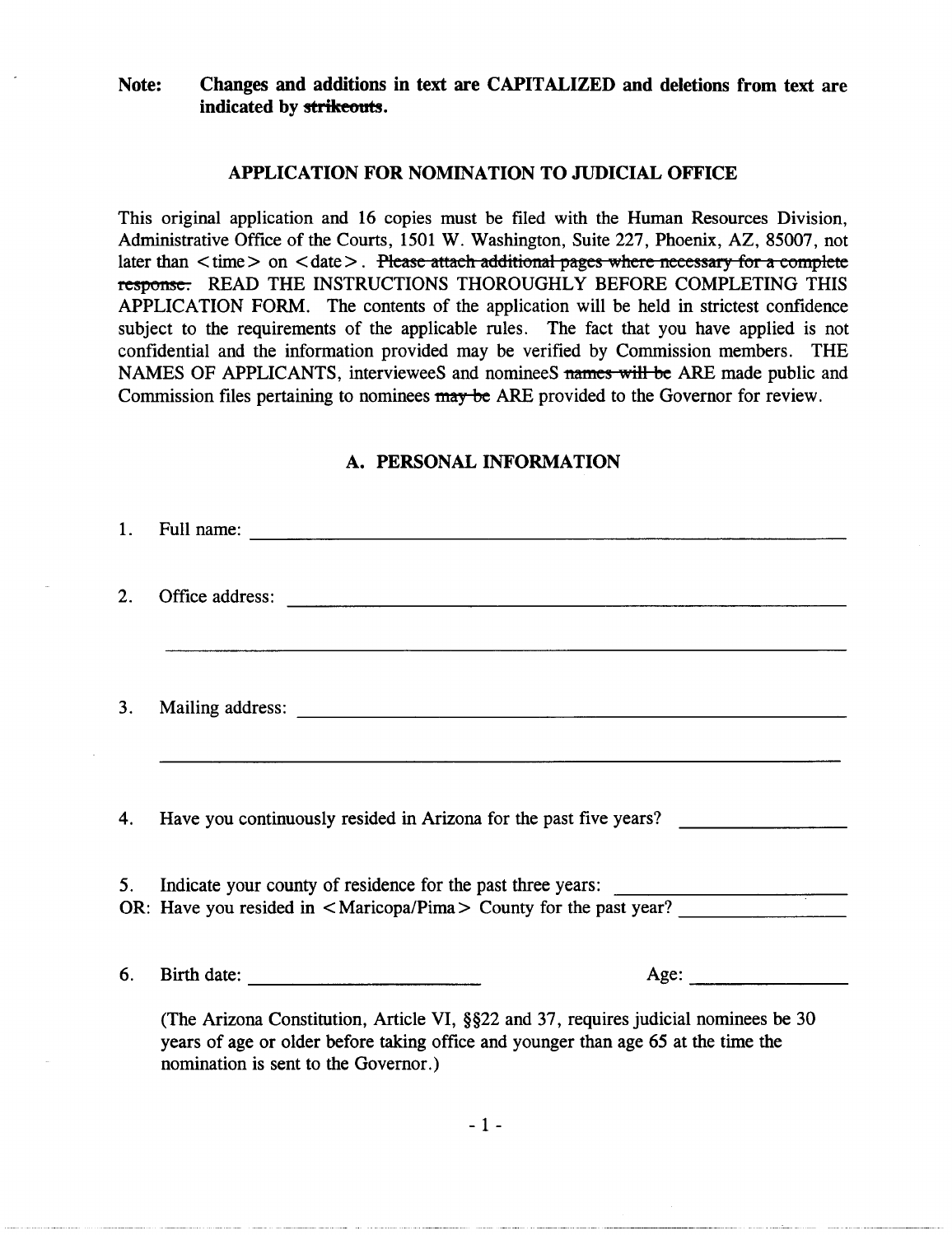7. List your present and former political affiliations PARTY REGISTRATIONS and approximate dates of each:

(The Arizona Constitution, Article VI §37, requires that not all nominees sent to the Governor be of the same political party.)

| 8. | Race/Ethnicity: [ ] White |  |                            | Gender: |
|----|---------------------------|--|----------------------------|---------|
|    |                           |  | [ ] Hispanic               |         |
|    |                           |  | Black                      |         |
|    |                           |  | [ ] Native American        |         |
|    |                           |  | [ ] Asian/Pacific Islander |         |
|    |                           |  | Other:                     |         |

(The Arizona Constitution, Article VI, §§36 and 41, requires that the Commission consider the diversity of the state's or county's population in making its nominations. However, the primary consideration shall be merit.)

### **B. EDUCATIONAL BACKGROUND**

9. List names and locations of schools attended (high school, college, ADVANCED DEGREES and law), dates attended and degrees.

10. List major and minor fields of study and extracurricular activities.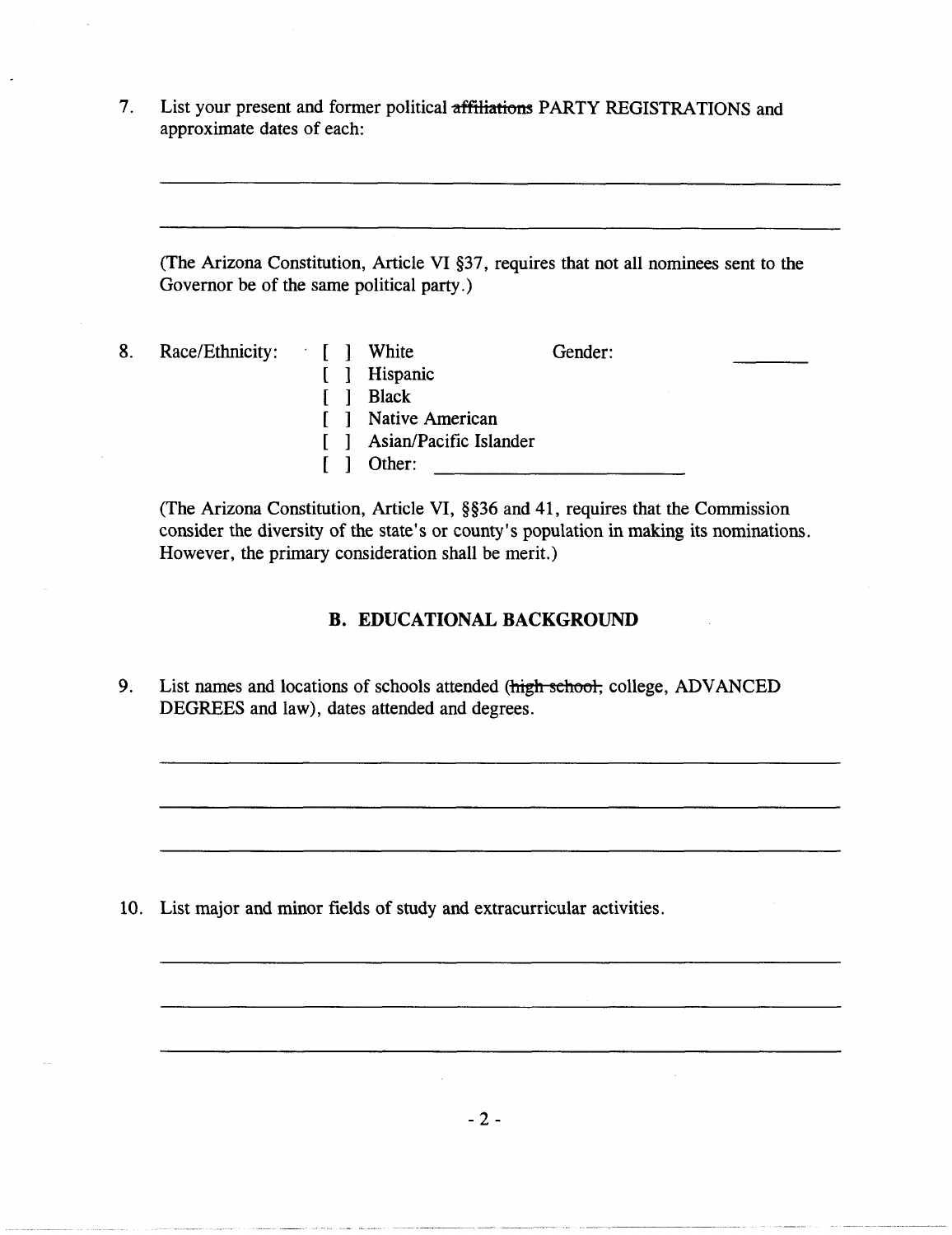11. List scholarships, awards, honors, citations and any other factors (e.g., employment) you consider relevant to your performance during college and law school.

### c. PROFESSIONAL BACKGROUND AND EXPERIENCE

12. List all courts in which you have been admitted to the practice of law with dates of admission. Give the same information for administrative bodies which require special admission to practice.

- 13. a. Have you ever been denied admission to the Bar of any state DUE TO FAILURE TO PASS THE CHARACTER AND FITNESS SCREENING? If so, explain.
	- b. HAVE YOU EVER HAD TO TAKE A BAR EXAMINATION MORE THAN ONCE IN ORDER TO BE ADMITTED TO THE BAR OF ANY STATE? IF SO, EXPLAIN.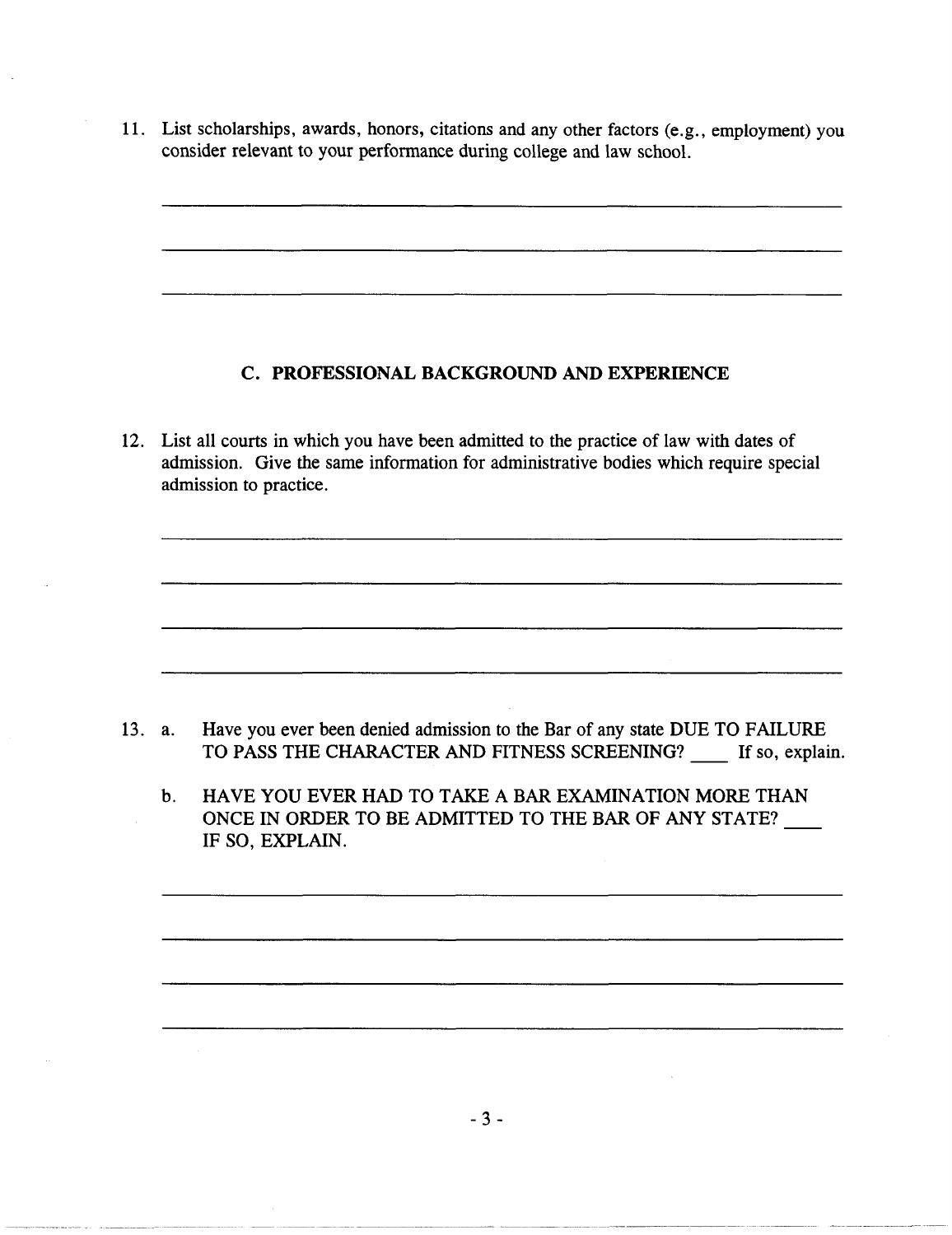14. Indicate your present employment HISTORY SINCE COMPLETING YOUR FORMAL EDUCATION. LIST YOUR CURRENT POSITION FIRST. IF YOU HA VE NOT BEEN EMPLOYED CONTINUOUSLY SINCE COMPLETING YOUR FORMAL EDUCATION, DESCRIBE WHAT YOU DID DURING ANY PERIODS OF UNEMPLOYMENT OR OTHER PROFESSIONAL INACTIVITY IN EXCESS OF THREE MONTHS. DO NOT ATTACH A RESUME. List professional partners or associates, if any.

| <b>EMPLOYER</b> | <b>DATES</b> | <b>LOCATION</b> |
|-----------------|--------------|-----------------|
|                 |              |                 |
|                 |              |                 |
|                 |              |                 |
|                 |              |                 |
|                 |              |                 |
|                 |              |                 |
|                 |              |                 |
|                 |              |                 |
|                 |              |                 |
|                 |              |                 |

15. List your prior professional or business employment (list CURRENT LAW partners and associates, IF ANY and dates) since completion of your formal education. YOU MAY ATTACH A FIRM LETTERHEAD OR OTHER PRINTED LIST. APPLICANTS WHO ARE JUDGES SHOULD ATTACH A LIST OF JUDGES CURRENTLY ON THE BENCH IN THE COURT IN WHICH THEY SERVE.

16. If you have not been employed continuously since completion of your formal education, describe what you did during the periods of unemployment or other professional inactivity in excess of three months.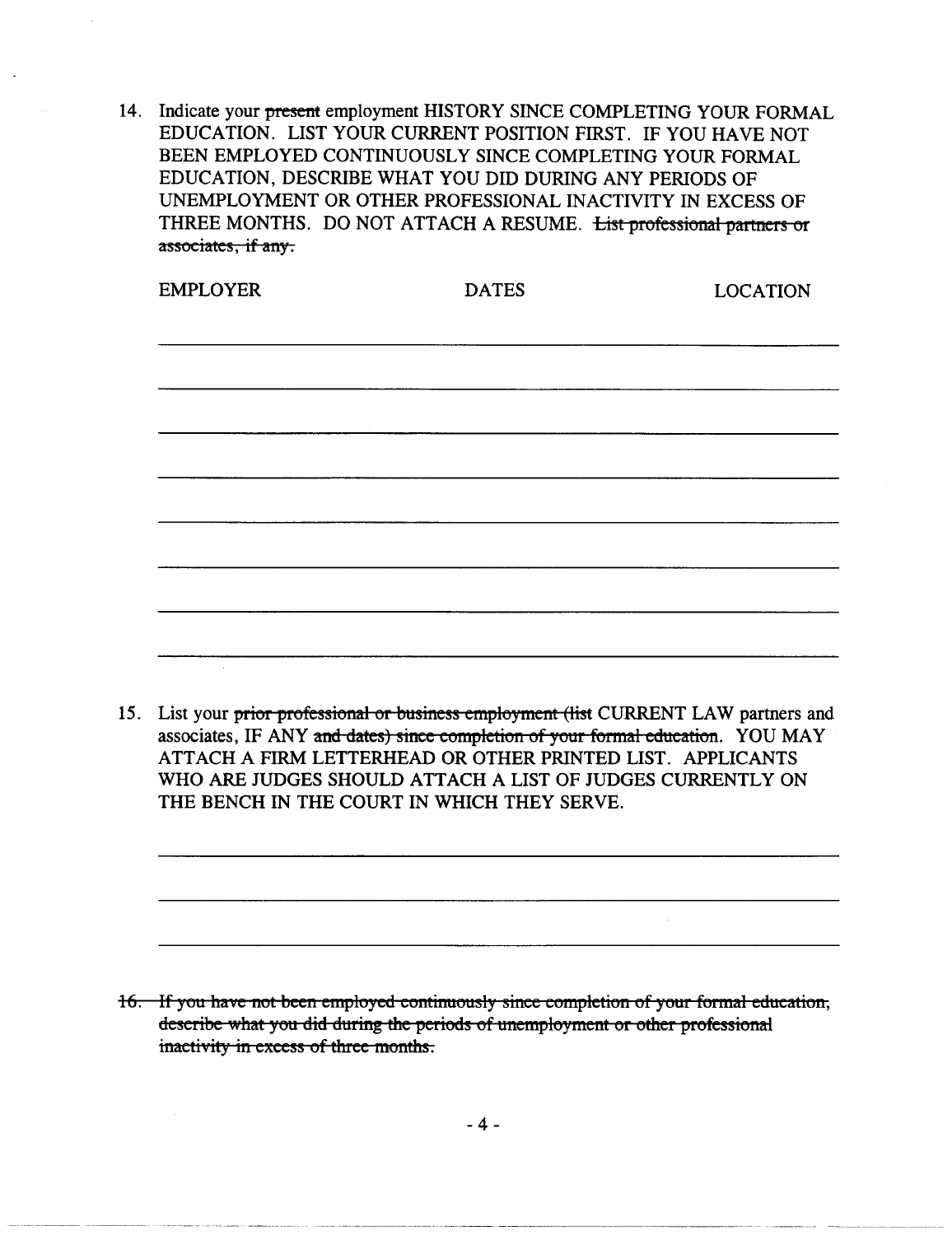| 17. List other areas of law in which you have practiced.<br>Indicate any specialties for which you have applied for certification by the State Bar of<br>18.<br>Arizona and the results of that or of those applications.<br>Describe your typical clients.<br>19. |  |
|--------------------------------------------------------------------------------------------------------------------------------------------------------------------------------------------------------------------------------------------------------------------|--|
|                                                                                                                                                                                                                                                                    |  |
|                                                                                                                                                                                                                                                                    |  |
|                                                                                                                                                                                                                                                                    |  |
| Have you served regularly in a fiduciary capacity other than as a lawyer representing<br>20.<br>clients? If so, give details.                                                                                                                                      |  |

- 5 -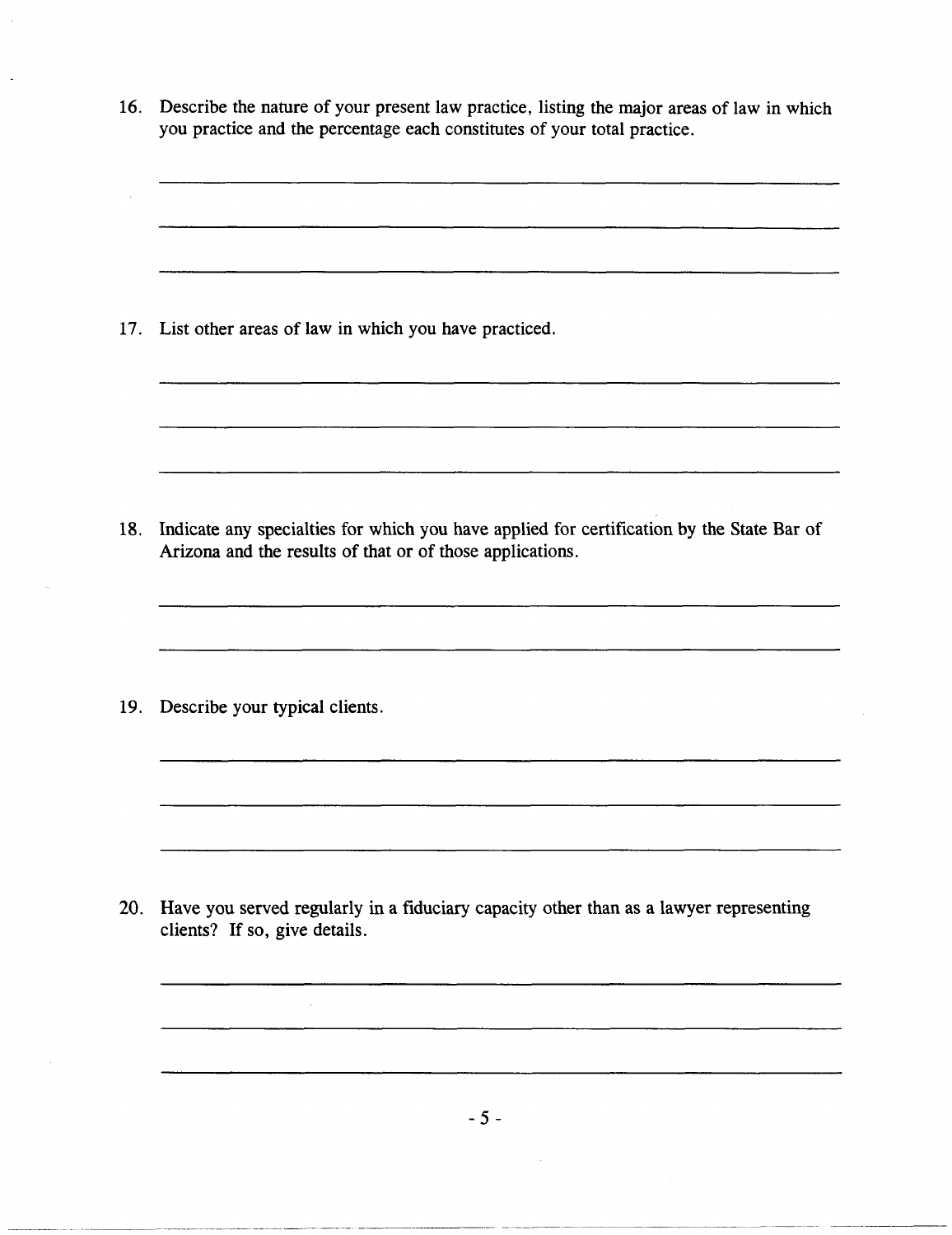21. Describe your experience as it relates to negotiating and drafting important legal documents, statutes and/or rules.

22. Have you practiced in adversary proceedings before administrative boards or commissions? If so, state: (a) The agencies and the approximate number of adversary proceedings in which you appeared before each agency. (b) The approximate number of these matters in which you appeared as: (i) Sole Counsel: (ii) Chief Counsel: (iii) Associate Counsel: 23. Have you handled any matters that have been arbitrated or mediated? If so, state the approximate number of these matters in which you were involved as: (i) Sole Counsel: (ii) Chief Counsel: (iii) Associate Counsel: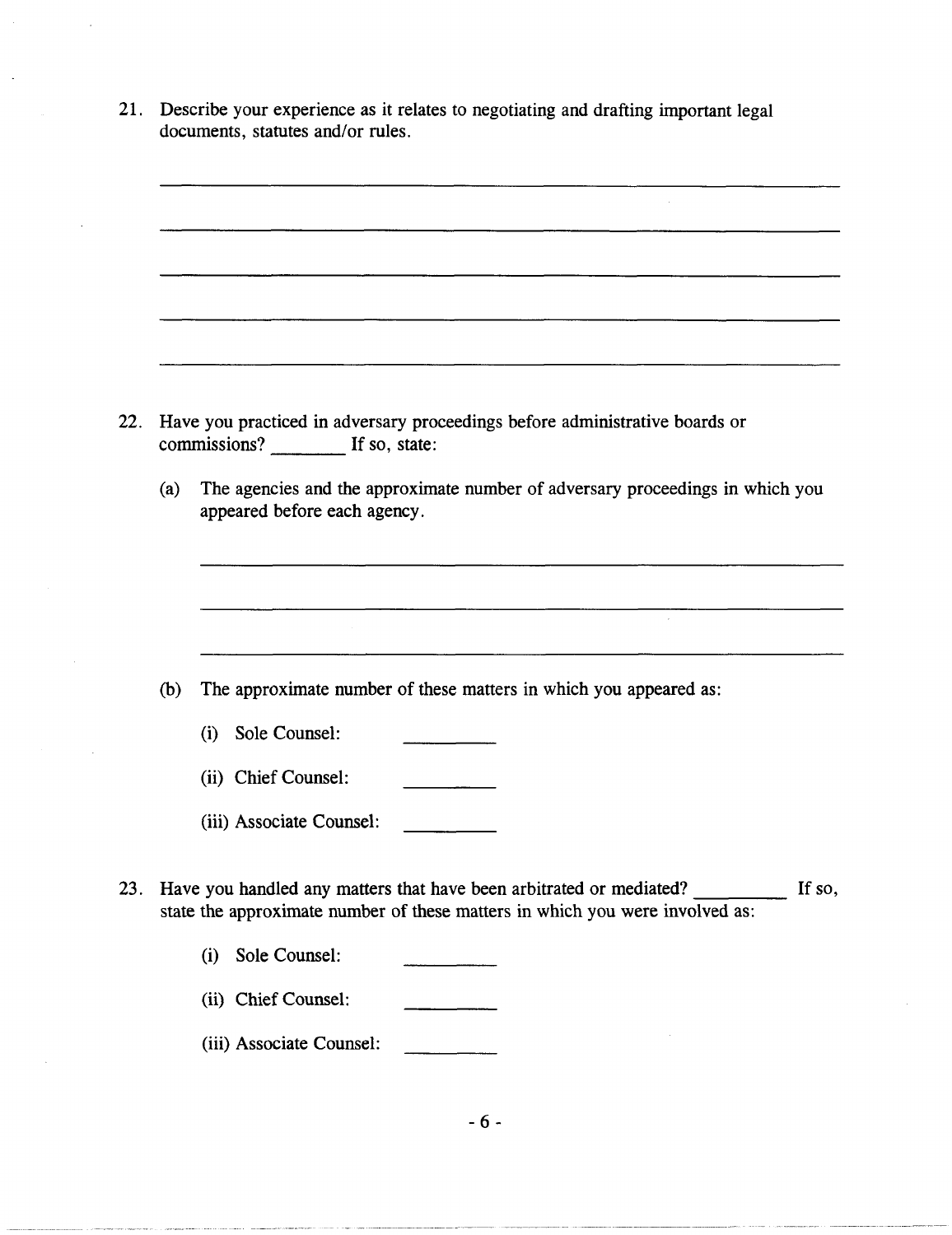24. List not more than three contested matters you negotiated to settlement. State as to each case: (1) the date or period of the proceedings; (2) the names and addresses of all counsel involved and the party each represented; (3) a summary of the substance of each case; and (4) a statement of any particular significance of the case.

- 25. Have you represented clients in litigation in Federal or Arizona trial courts? If so, state:
	- (a) The approximate number of cases in which you appeared before:
		- (i) Federal Courts:
		- (ii) State Courts of Record:

(iii) Lower Courts (Municipal/Justice Court):

- (b) The approximate percentage of those cases which have been:
	- (i) Civil:
	- (ii) Criminal:
- (c) The approximate number of those cases in which you were:
	- (i) Sole Counsel:
	- (ii) Chief Counsel:
	- (iii) Associate Counsel:
- (d) The approximate percentages of those cases in which:
	- (i) You conducted extensive discovery<sup>1</sup>:

 $1$ "Extensive discovery" is defined as discovery beyond standard interrogatories and depositions of the opposing party.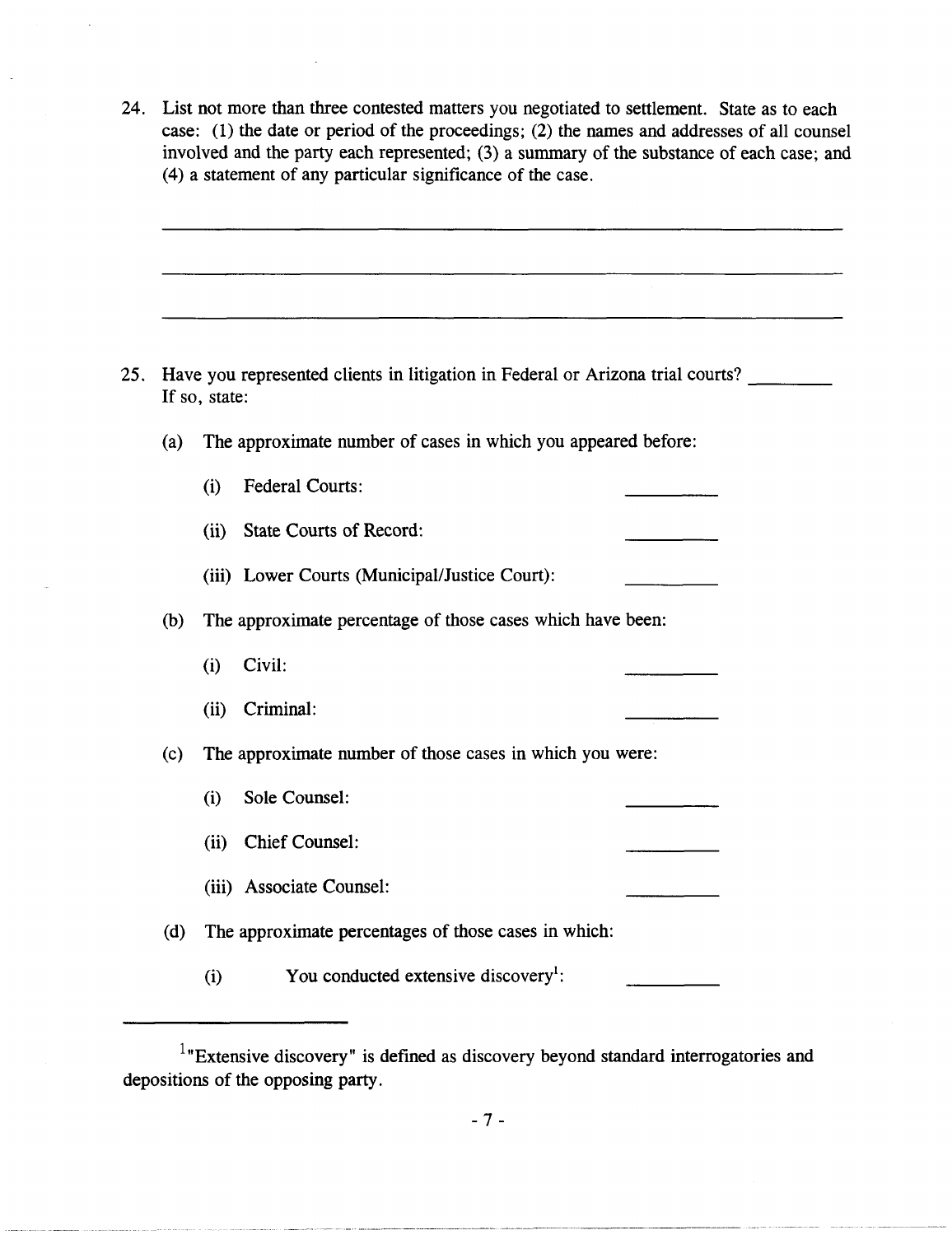|     |                                                                 | (ii)<br>You wrote and filed a motion for summary<br>judgment: |                                                                                                                                                                                                                     |              |               |  |  |
|-----|-----------------------------------------------------------------|---------------------------------------------------------------|---------------------------------------------------------------------------------------------------------------------------------------------------------------------------------------------------------------------|--------------|---------------|--|--|
|     |                                                                 | (iii)                                                         | You wrote and filed a motion to dismiss:                                                                                                                                                                            |              |               |  |  |
|     |                                                                 | (iv)                                                          | You argued a wholly or partially dispositive<br>pre-trial, trial or post-trial motion (e.g., motion<br>for summary judgment, motion for a directed<br>verdict, motion for judgment notwithstanding<br>the verdict): |              |               |  |  |
|     |                                                                 | (v)                                                           | You made a contested court appearance (other<br>than as set forth in response to subpart (iv)):                                                                                                                     |              |               |  |  |
|     |                                                                 | (vi)                                                          | You negotiated a settlement:                                                                                                                                                                                        |              |               |  |  |
|     |                                                                 | (vii)                                                         | The court rendered judgment after trial:                                                                                                                                                                            |              |               |  |  |
|     |                                                                 | (viii)                                                        | A jury rendered verdict:                                                                                                                                                                                            |              |               |  |  |
|     |                                                                 | (ix)                                                          | Disposition occurred prior to any verdict:                                                                                                                                                                          |              |               |  |  |
|     | (e)                                                             |                                                               | The approximate number of cases you have taken to trial:                                                                                                                                                            | <b>COURT</b> |               |  |  |
|     |                                                                 |                                                               | NOTE: IF YOU APPROXIMATE THE NUMBER OF<br>CASES TAKEN TO TRIAL, EXPLAIN WHY AN<br><b>EXACT COUNT IS NOT POSSIBLE.</b>                                                                                               | <b>JURY</b>  |               |  |  |
| 26. |                                                                 |                                                               | Have you practiced in the Federal or Arizona appellate courts?                                                                                                                                                      |              | If so, state: |  |  |
|     | (a)                                                             | The approximate number of your appeals which have been:       |                                                                                                                                                                                                                     |              |               |  |  |
|     |                                                                 | Civil:<br>(i)                                                 |                                                                                                                                                                                                                     |              |               |  |  |
|     |                                                                 | (ii)                                                          | Criminal:                                                                                                                                                                                                           |              |               |  |  |
|     | The approximate number of matters in which you appeared:<br>(b) |                                                               |                                                                                                                                                                                                                     |              |               |  |  |
|     |                                                                 | (i)                                                           | As counsel of record on the brief                                                                                                                                                                                   |              | $AZ$ U.S.     |  |  |
|     |                                                                 | (ii)                                                          | Personally in oral argument                                                                                                                                                                                         |              |               |  |  |

-- --- ------- ~--~~-----~-- ~~--~------------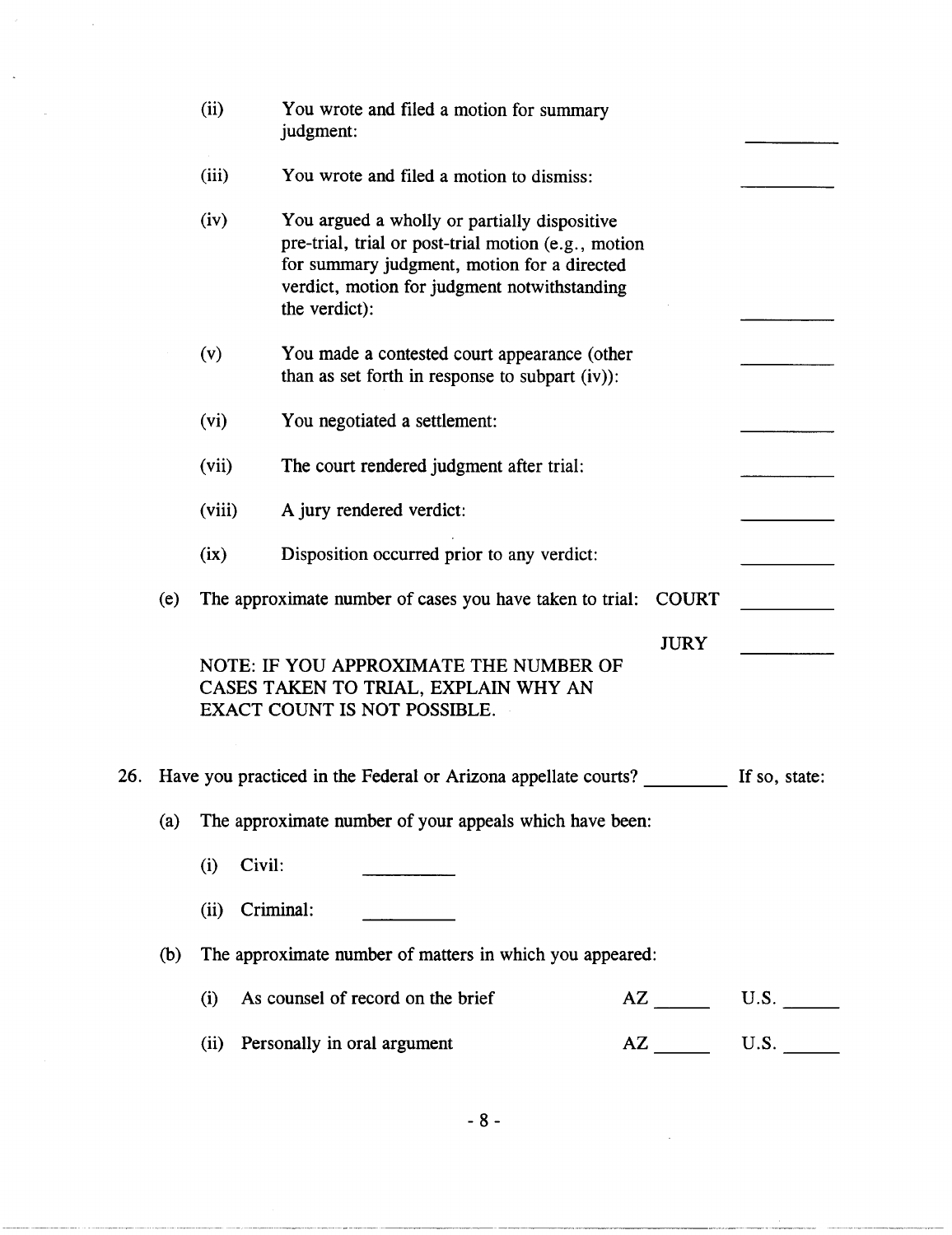27. Have you served as a judicial law clerk or staff attorney to a court? If so, state the name of the court and dates of service, and describe your experience.

28. List not more than five cases you litigated or participated in as an attorney before mediators, arbitrators, administrative agencies, trial courts or appellate courts. State as to each case: (1) the date or period of the proceedings; (2) the name of the court or agency and the name of the presiding judge or officer before whom the case was heard; (3) the names and addresses of all counsel involved and the party each represented; (4) a summary of the substance of each case, and (5) a statement of any particular significance of the case. Attach sample copies of not more than two briefs which you personally drafted.

29. If you now serve or have previously served as a mediator, arbitrator, part-time or fulltime judicial officer, or quasi-judicial officer (e.g., administrative law judge, hearing officer, member of state agency tribunal, member of State Bar professionalism tribunal, member of military tribunal, etc.), give dates and details, including the courts or agencies involved, whether elected or appointed, periods of service and a thorough description of your assignments at each court or agency. Include information about the number and kinds of cases or duties you handled at each court or agency (e.g., jury or court trials, settlement conferences, contested hearings, administrative duties, etc.).

- 9 -

----------------- -------------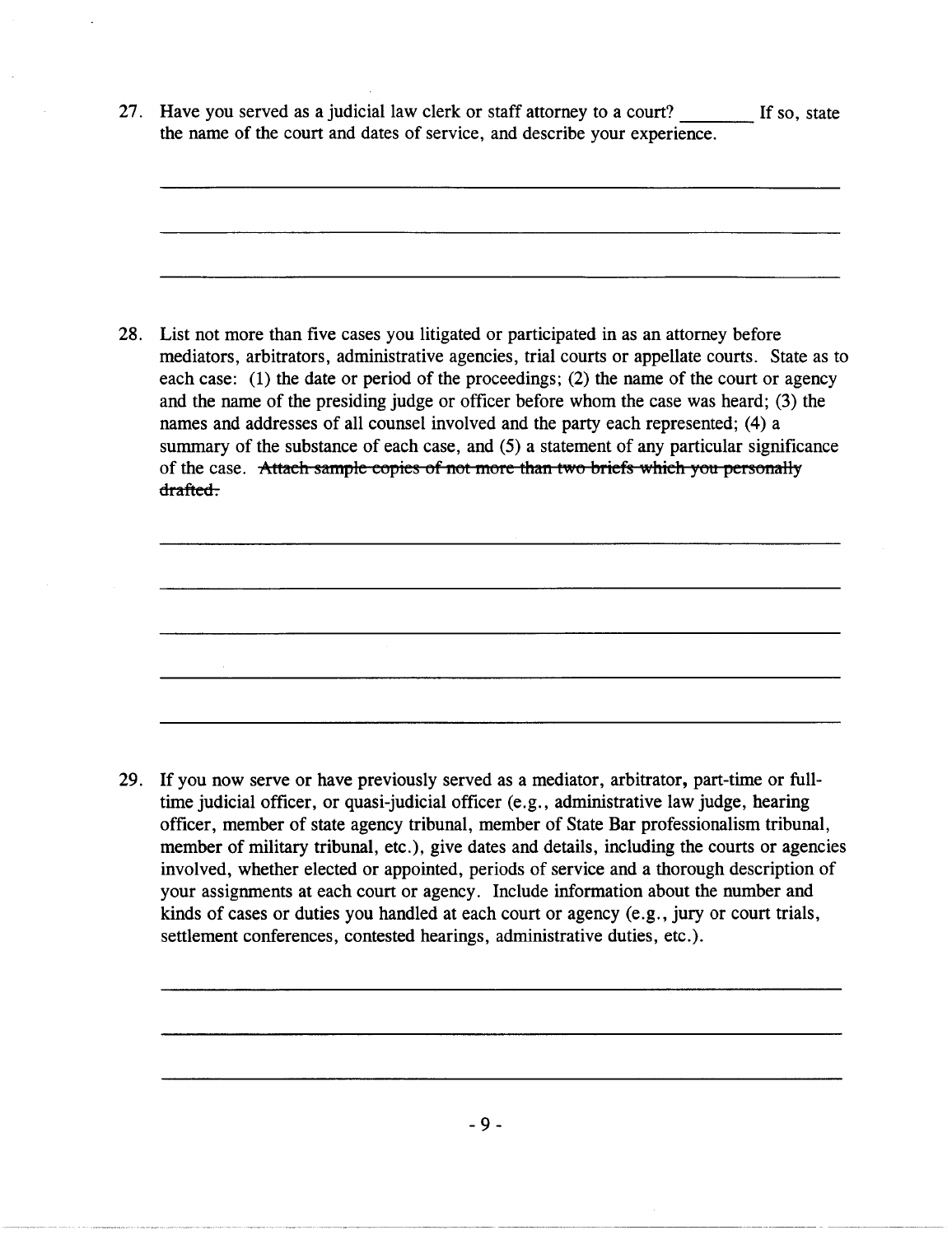30. List not more than five cases you presided over or heard as a judicial or quasi-judicial officer, mediator or arbitrator. State as to each case: (1) the date or period of the proceedings; (2) the name of the court or agency; (3) the names and addresses of all counsel involved and the party each represented; (4) a summary of the substance of each case, and (5) a statement of any particular significance of the case. Attach sample copies of not more than two written opinions, if any, whether reported or not.

31. Describe any additional PROFESSIONAL experience you would like to bring to the Commission's attention.

# D. BUSINESS AND FINANCIAL INFORMATION

32. Have you ever been engaged in any occupation, business or profession other than the practice of law or holding judicial or other public office, OTHER THAN AS DESCRIBED AT QUESTION #14? If so, give details, including dates.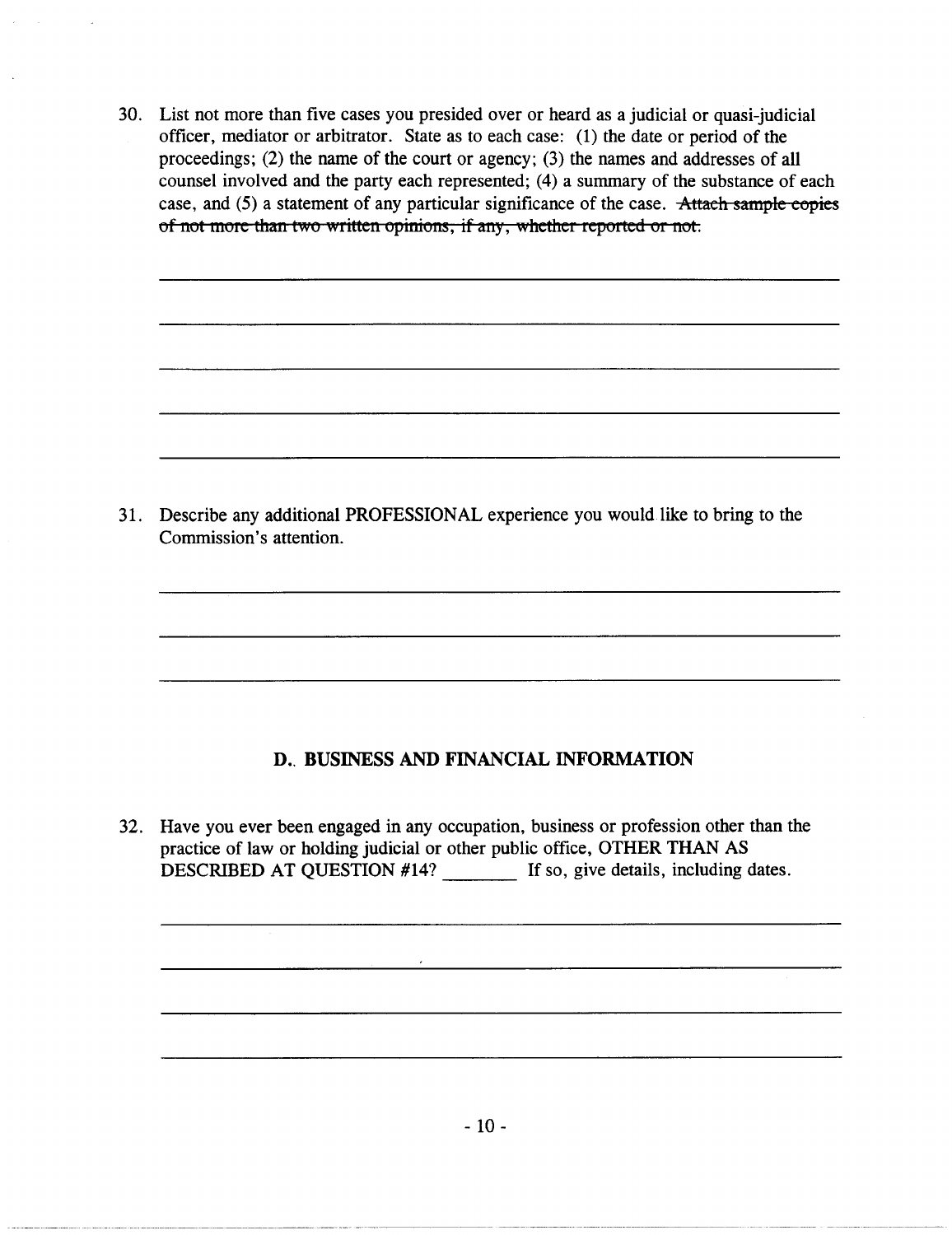- 33. Are you now an officer, director, or majority stockholder, or otherwise engaged in the management, of any business enterprise?
	- (a) If so, give details, including the name of the enterprise, the nature of the business, the title or other description of your position, the nature of your duties and the term of your service.
	- (b) Is it your intention to resign such positions and withdraw from any participation in the management of any of such enterprises if you are nominated and appointed? If not, give reasons.

34. Have you failed to fileD your state or federal income tax returns in the FOR ALL years you were legally required to file them? If so NOT, explain.

35. Have you paid all state, federal and local taxes when due? \_\_\_\_ If not, explain.

36. Have you ever violated a court order including but not limited to an order for payment of child or spousal support? If so, explain.

--~---~-~--~----- ---~------- --~-~--~------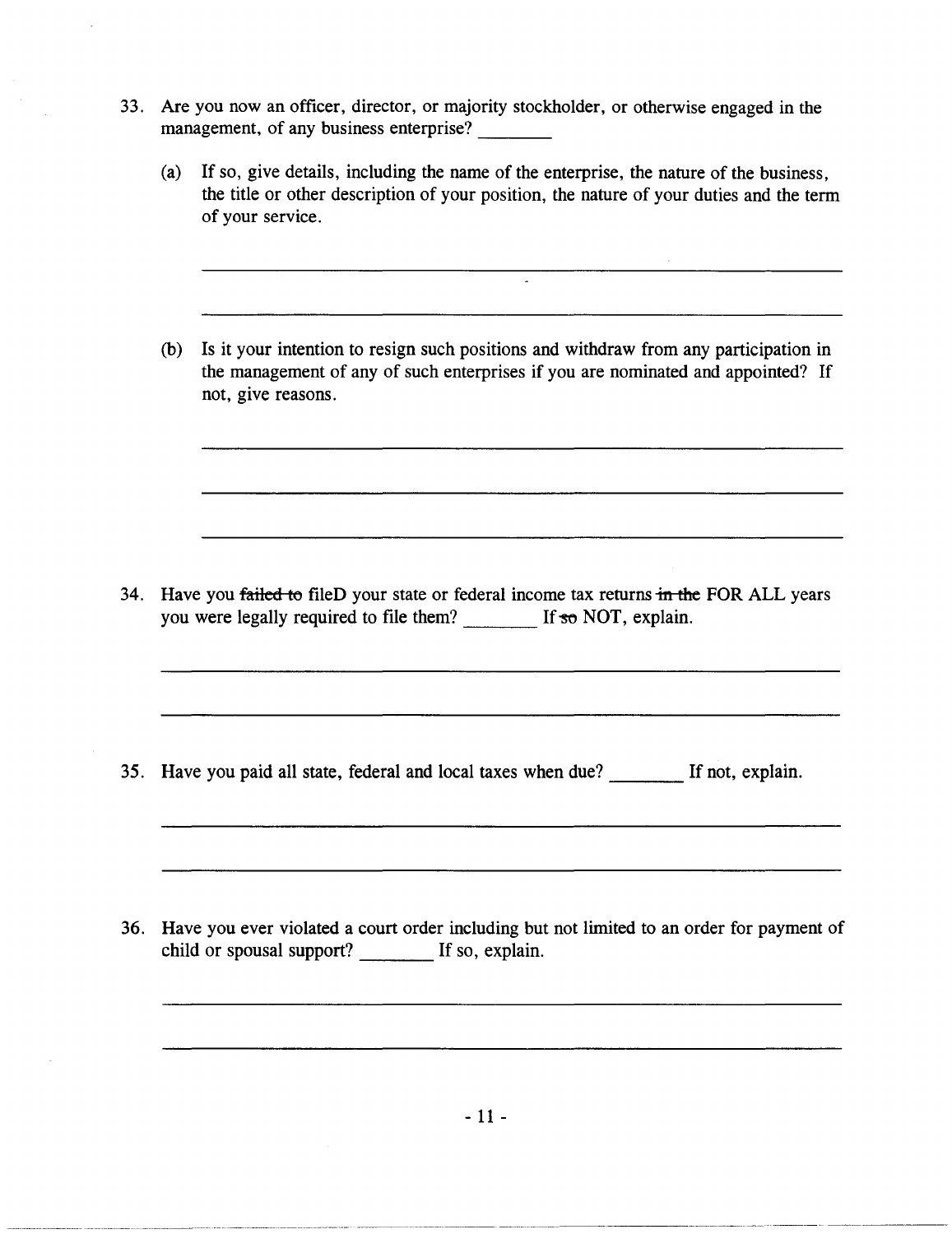37. If your parents, siblings, spouse or children are employed or engaged in any business OR PROFESSION, state their names and the name and address of their employer or the business in which they are engaged.

# E. CONDUCT AND ETHICS

38. Have you ever been expelled, terminated, or suspended from employment, or any school or course of learning on account of plagiarism, cheating, or any other "cause" that might reflect in any way on your integrity? If the answer is "Yes," provide all details.

39. ARE YOU CURRENTLY CHARGED WITH OR have you ever been arrested for or convicted of any felony, misdemeanor, or violation of the Uniform Code of Military Justice? If so, give details.

40. If you performed military service, please indicate the date and type of discharge. If other than honorable discharge, explain.

41. List and describe any litigation concerning your practice of law in which you are or were a party.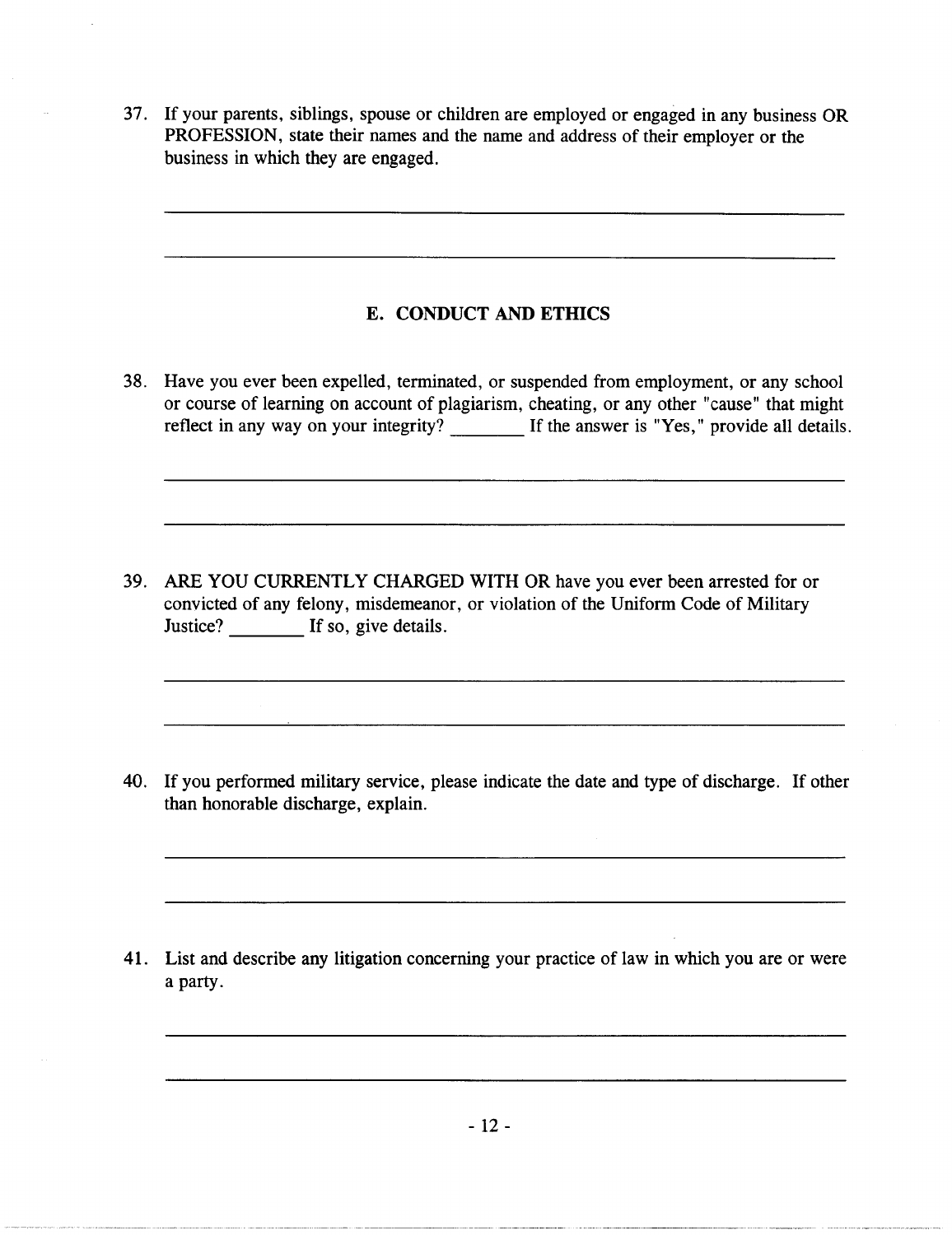- 42. List and describe any litigation involving an allegation of fraud in which you are or were a defendant.
- 43. List and describe any sanctions imposed upon you by any court for violation of any rule or procedure or for any other professional impropriety.

44. To your knowledge, has any formal charge of professional misconduct ever been filed against you by the State Bar or any other official attorney disciplinary body in any jurisdiction? If so, when? How was it resolved?

45. TO YOUR KNOWLEDGE, HAS ANY FORMAL CHARGE OF JUDICIAL MISCONDUCT EVER BEEN FILED AGAINST YOU BY THE COMMISSION ON JUDICIAL CONDUCT OR ANY OTHER OFFICIAL JUDICIAL DISCIPLINARY BODY IN ANY JURISDICTION? **IF SO, WHEN? HOW WAS IT RESOLVED?** 

46. During the last 10 years, have you unlawfully used controlled substances, narcotic drugs or dangerous drugs as defined by Federal and State laws? \_\_\_\_\_\_\_\_\_ If your answer is "Yes," explain in detail. (Unlawful use includes the use of one or more drugs and/or the unlawful possession or distribution of drugs. It does not include the use of drugs taken under supervision of a licensed health care professional or other uses authorized by Federal law provisions.)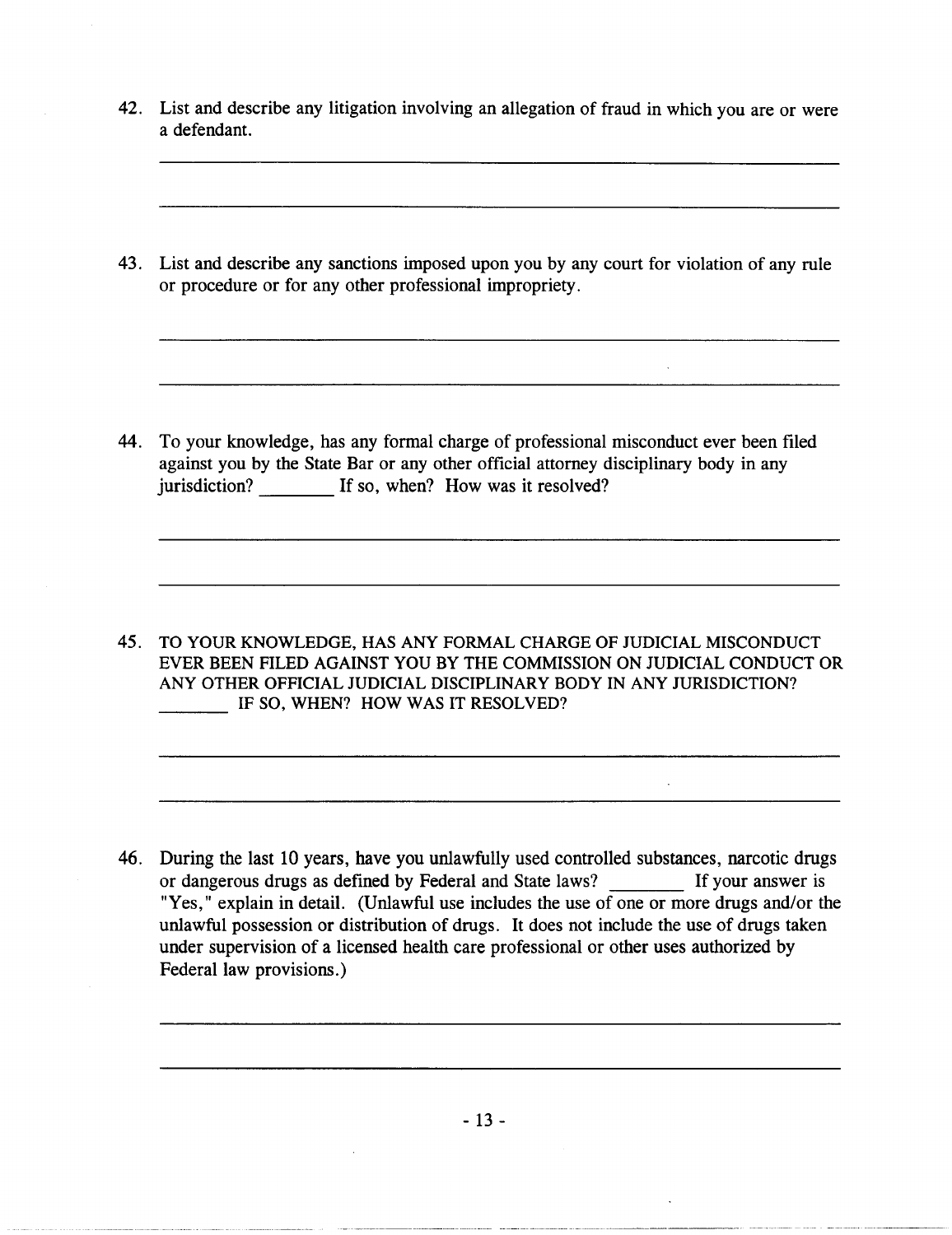47. In the past year, have you ever been reprimanded, demoted, disciplined, placed on probation, suspended, cautioned or terminated by an employer as result of your alleged consumption of alcohol, prescription drugs or illegal use of drugs? If so, state the circumstances under which such action was taken, the name(s) of any persons who took such action, and the background and resolution of such action.

48. Within the last five years, have you ever been formally reprimanded, demoted, disciplined, cautioned, placed on probation, suspended or terminated by an employer? If so, state the circumstances under which such action was taken, the date(s) such action was taken, the name(s) of any persons who took such action, and the background and resolution of such action.

49. Have any of your current or former co-workers, subordinates, supervisors, customers or clients ever filed a complaint or accusation of misconduct against you with any regulatory or investigatory agency, or with your employer? If so, state the date(s) of such accusation(s), the specific accusation(s) made, and the background and resolution of such action(s).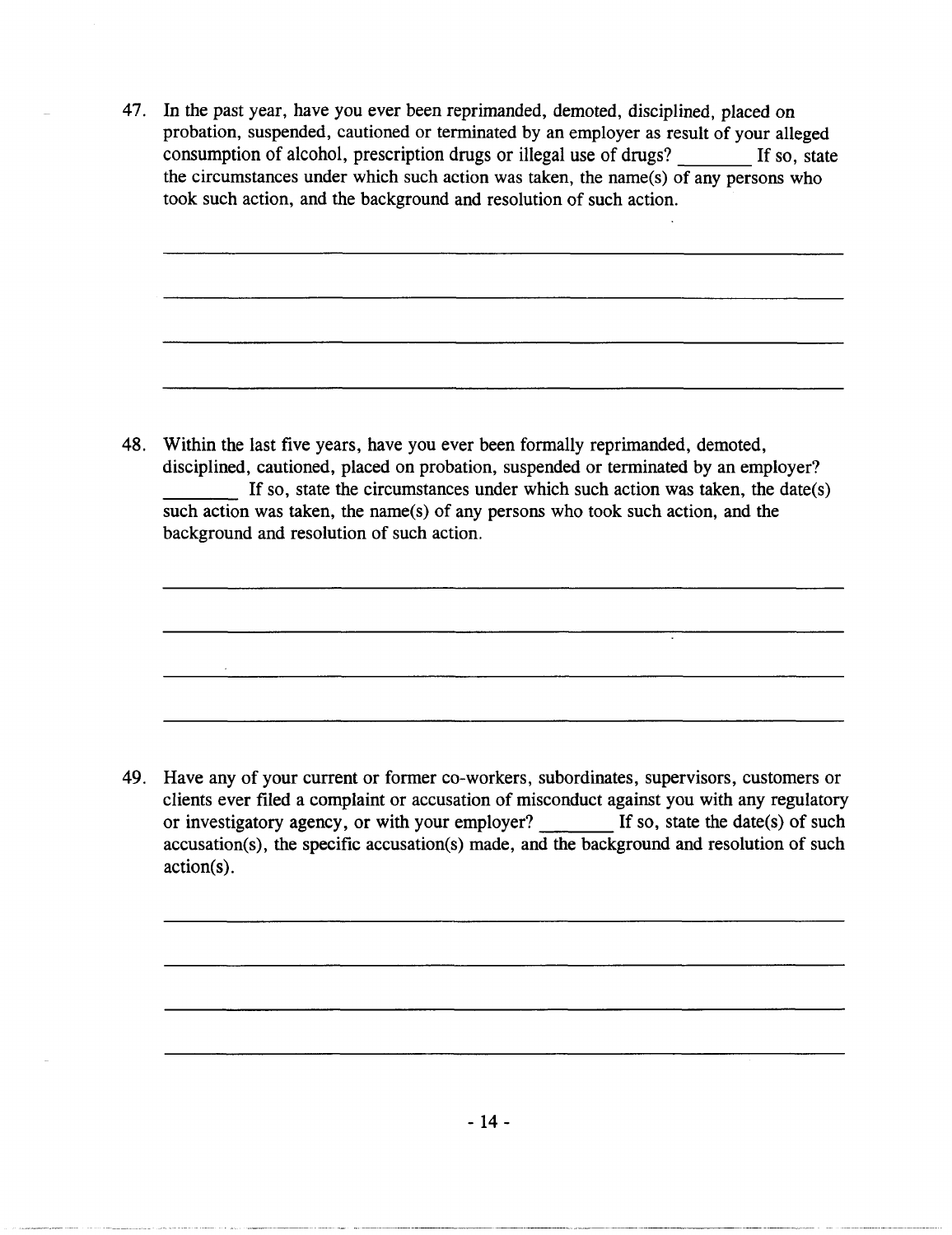50. Have you ever refused to submit to a test to determine whether you had consumed and/or were under the influence of alcohol or drugs? If so, state the date you were requested to submit to such a test, type of test requested, the name of the entity requesting that you submit to the test, the outcome of your refusal and the reason why you refused to submit to such a test.

51. In the past year, WITHIN THE LAST FIVE YEARS, have you failed to meet any deadline imposed by a court order or received notice that you have not complied with substantive requirements of any business or contractual arrangement? If so, explain in full.

52. In the past year, have you suffered memory loss or impaired judgment for any reason? HAVE YOU EVER BEEN A PARTY TO LITIGATION ALLEGING THAT YOU FAILED TO COMPLY WITH THE SUBSTANTIVE REQUIREMENTS OF ANY BUSINESS OR CONTRACTUAL ARRANGEMENT, INCLUDING BUT NOT LIMITED TO BANKRUPTCY PROCEEDINGS? If so, explain in full.

# F. PROFESSIONAL AND PUBLIC SERVICE

53. Have you published any legal or non-legal books or articles? If so, list with the citations and dates.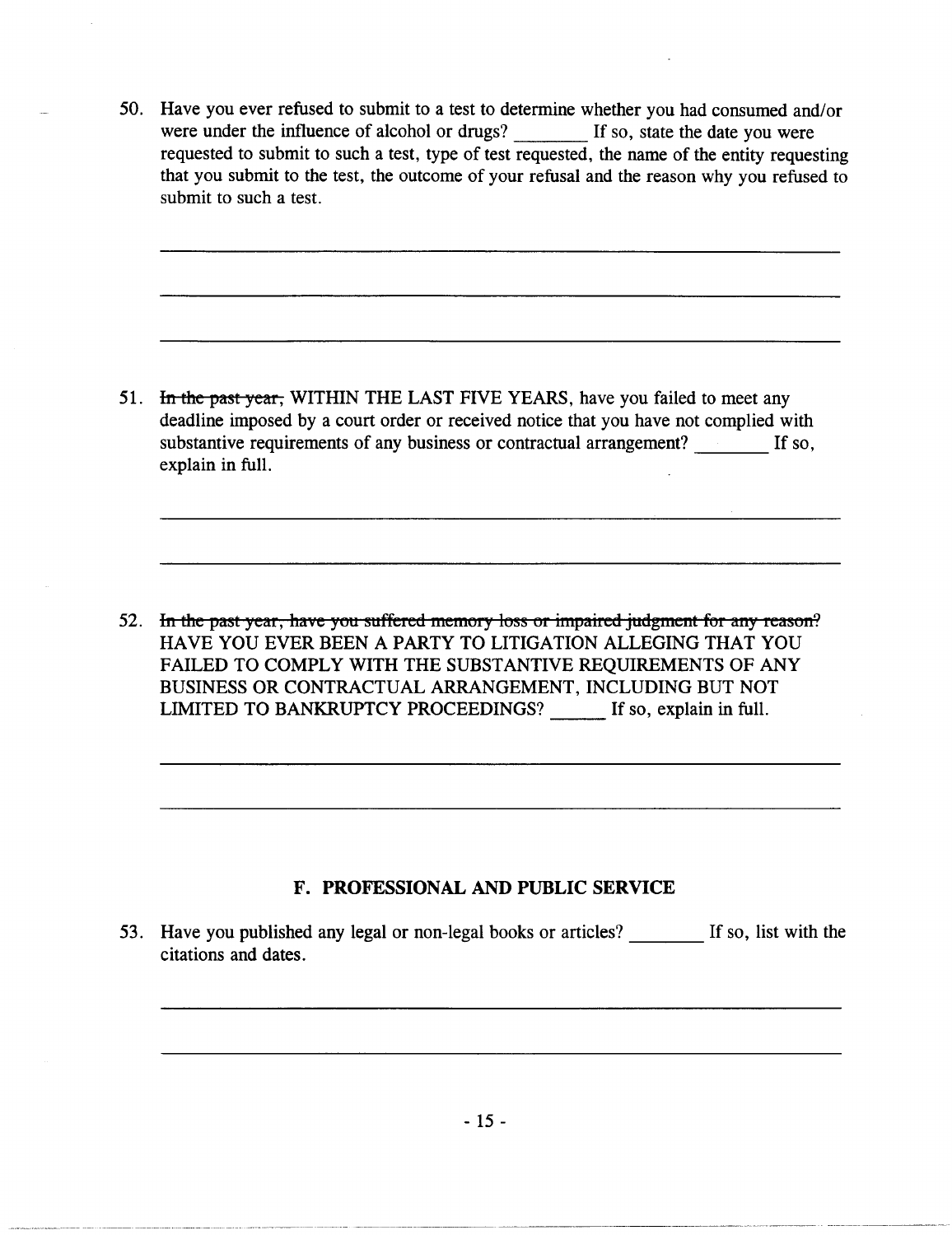54. Are you in compliance with the continuing legal education requirements applicable to you as a lawyer or judge? If not, explain.

55. Have you taught any courses on law or lectured at bar associations, conferences, law school forums, or continuing legal education seminars? If so, describe.

56. a. List memberships and activities in professional organizations, including offices held and dates.

b. Have you served on any committees of any bar association (local, state or national) or have you performed any other significant service to the bar? List offices held in bar associations or on bar committees. Provide information about any activities in connection with pro bono legal services (defined as services to the indigent for no fee), legal related volunteer community activities or the like.

57. Describe the nature and dates of ANY COMMUNITY OR public service you HAVE PERFORMED THAT YOU consider relevant to your ability to serve your community as a judge.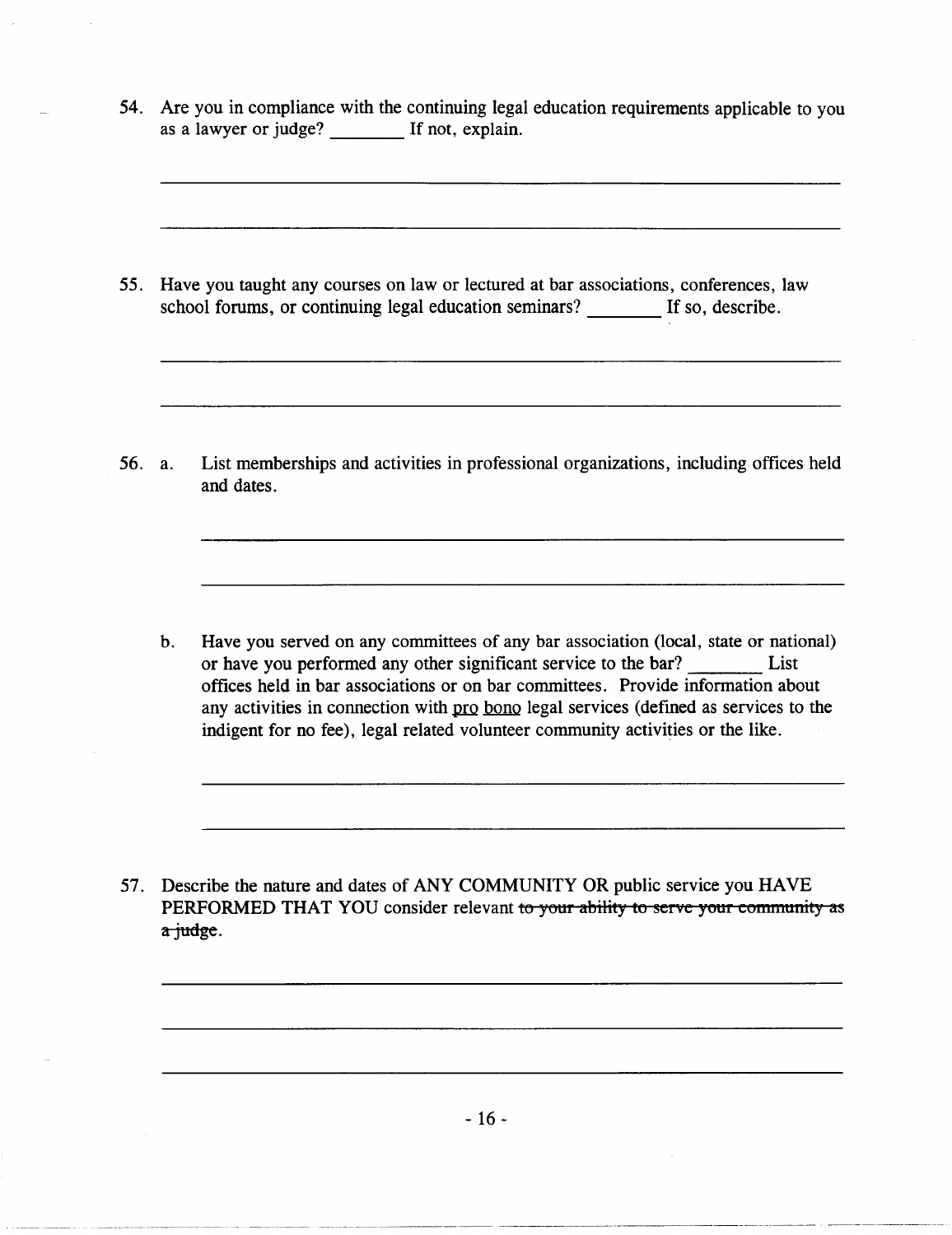58. List any professional or civic honors, prizes, awards, or other forms of recognition which you have received.

- 59. a. List any elected or appointed offices which you have held and/or for which you have been a candidate, and the dates.
	- b. Have you been registered to vote for the last ten years?

Have you voted in the ALL general elections held during those years? IF NOT, EXPLAIN.

60. Describe any interests outside the practice of law you would like to bring to the Commission's attention.

<u> 1980 - Jan Barnett, mars et al. (</u>† 1905)

# **G. HEALTH**

61. Are you physically and mentally able to perform the essential duties of a judge in the court for which you are applying? Please identify any accommodations you may need to perform the job.

------------- - ------------ ------- - --------- -- ----- ------------- ---------------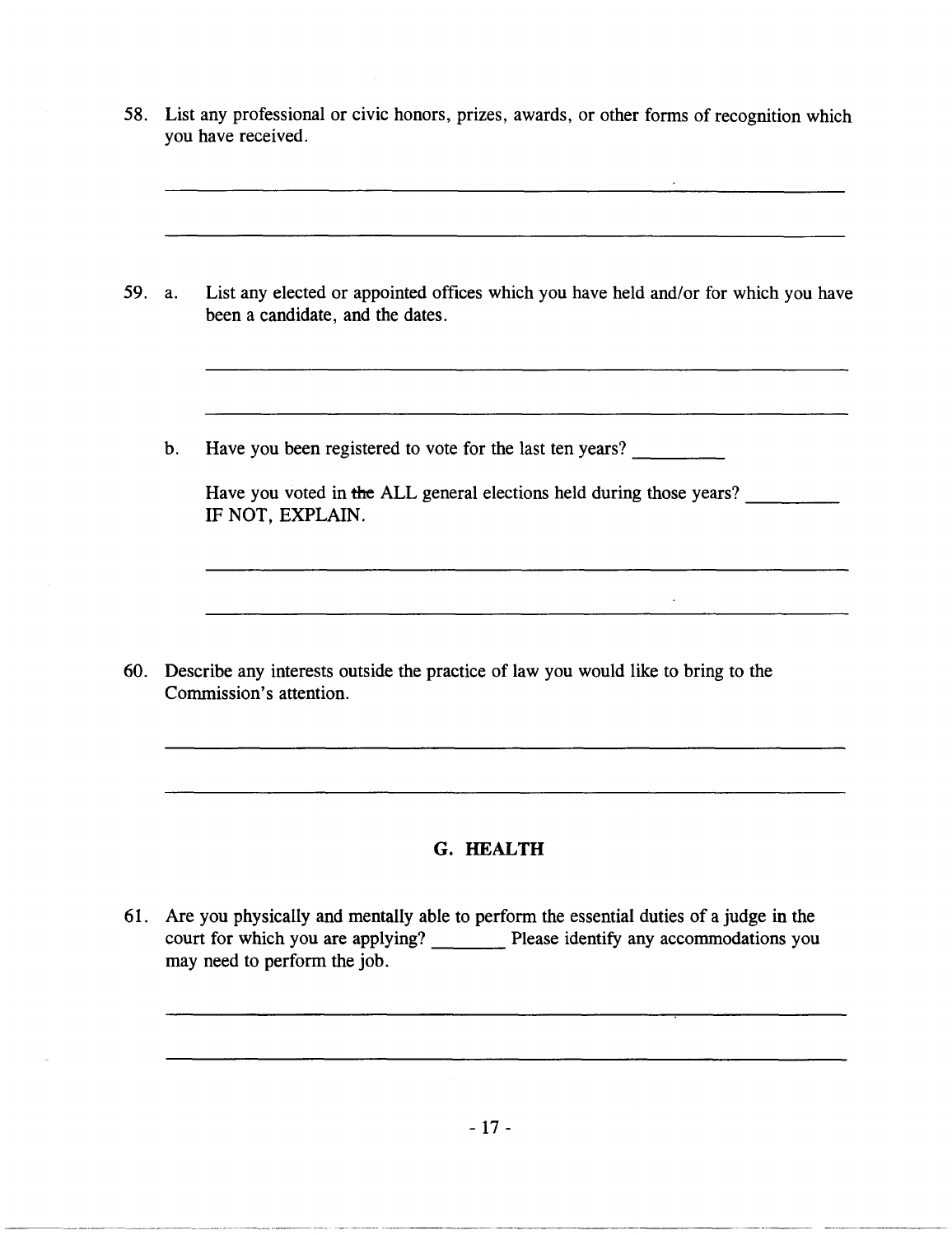### H. REFERENCES

62. List the names, addresses, telephone numbers and, IF AVAILABLE, ELECTRONIC MAIL ADDRESSES of three references who are lawyers or judges, and who are familiar with your professional activities, who would enthusiastically recommend you as qualified to serve on the judiciary .

63. List the names, addresses, telephone numbers and, IF AVAILABLE, ELECTRONIC MAIL ADDRESSES of three persons who are neither lawyers nor judges with whom you have had contact other than professionally, who would enthusiastically recommend you as qualified to serve on the judiciary.

64. List the names, addresses, telephone numbers and, IF AVAILABLE, ELECTRONIC MAIL ADDRESSES of four lawyers with whom you have CONTINUOUSLY dealt in a meaningful way ON SUBSTANTIVE MATTERS as adversaries in the last five years. Provide the names of those whom you have dealt with continuously on substantive matters. If you have been a full-time judicial or quasi-judicial officer for the last five years, list the names, addresses and telephone numbers of four lawyers who have frequently appeared before you in contested matters.

- 18 -

-------------- ----- ---- - ------------------ ---------------- -~~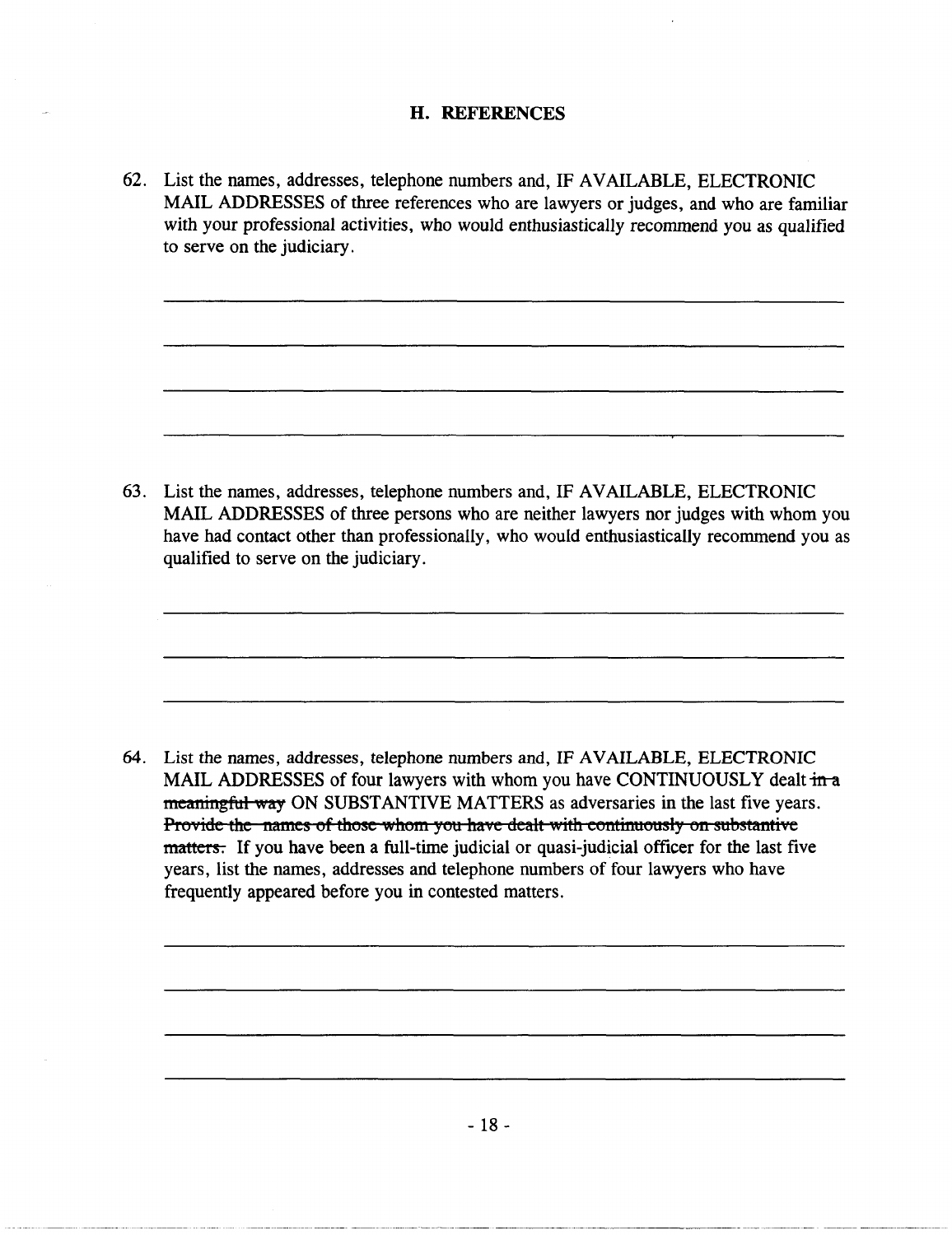65. List the names, addresses, telephone numbers AND, IF AVAILABLE, ELECTRONIC MAIL ADDRESSES of three references who have served as fellow members of bar or professional association committees or activities, who would comment on your participation.

66. List the names, addresses, telephone numbers AND, IF AVAILABLE, ELECTRONIC MAIL ADDRESSES of three references who are or were fellow participants in community organizations or activities, who would comment on your participation.

# **ADDITIONAL INFORMATION**

67. The Arizona Constitution requires that the Commission consider the diversity of the state's or county's population in making its nominations. Provide any information about yourself (your heritage, background, experience, etc.) that may be relevant to this requirement.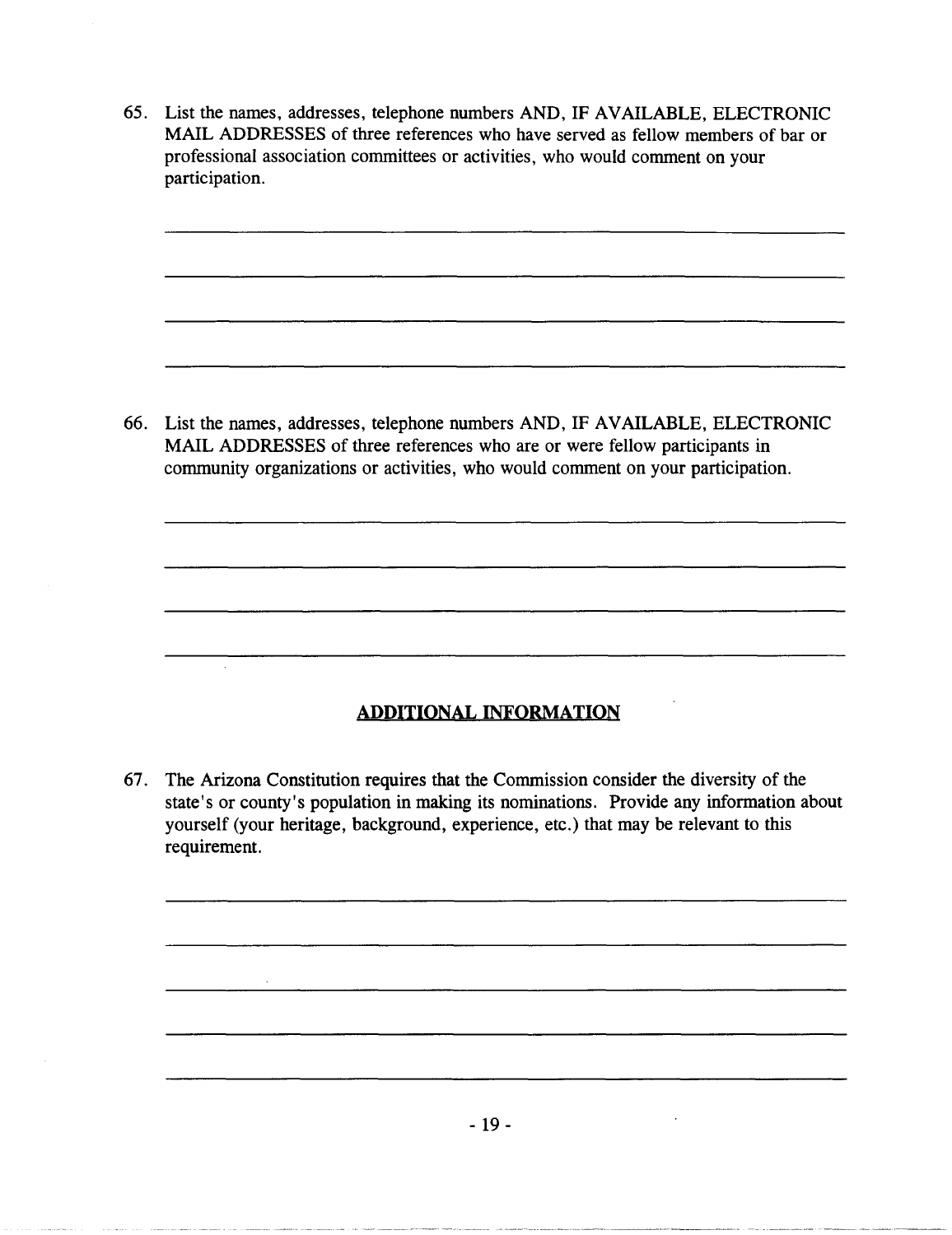68. Provide any additional information relative to your application or qualifications you would like to bring to the Commission's attention at this time.

69. If you are selected by this Commission and appointed by the Governor to serve, are you aware of any reason why you would be unable or unwilling to serve a full term?<br>
If so, explain.

 $\mathcal{L}_{\mathcal{A}}$ 

70. IF SELECTED FOR THIS POSITION, DO YOU INTEND TO SERVE FULLY, INCLUDING ACCEPTANCE OF ROTATION TO AREAS OUTSIDE YOUR AREAS OF PRACTICE OR INTEREST? (NOTE: OMIT TEXT FROM "INCLUDING" FOR APPELLATE VACANCIES.) IF NOT, EXPLAIN.

- 71. ATTACH A BRIEF STATEMENT EXPLAINING WHY YOU ARE SEEKING THIS POSITION.
- 72. ATTACH TO THE END OF YOUR APPLICATION ONE PROFESSIONAL WRITING SAMPLE WHICH YOU PERSONALLY DRAFTED (E.G., BRIEF OR MOTION). <- **OR-**ATTACH THREE SAMPLES IF APPLYING FOR AN APPELLATE COURT POSITION. > WRITING SAMPLES SHOULD BE NO MORE THAN A FEW PAGES IN LENGTH. YOU MAY EXCERPT A PORTION OF A LARGER DOCUMENT TO PROVIDE THE WRITING SAMPLE <S>.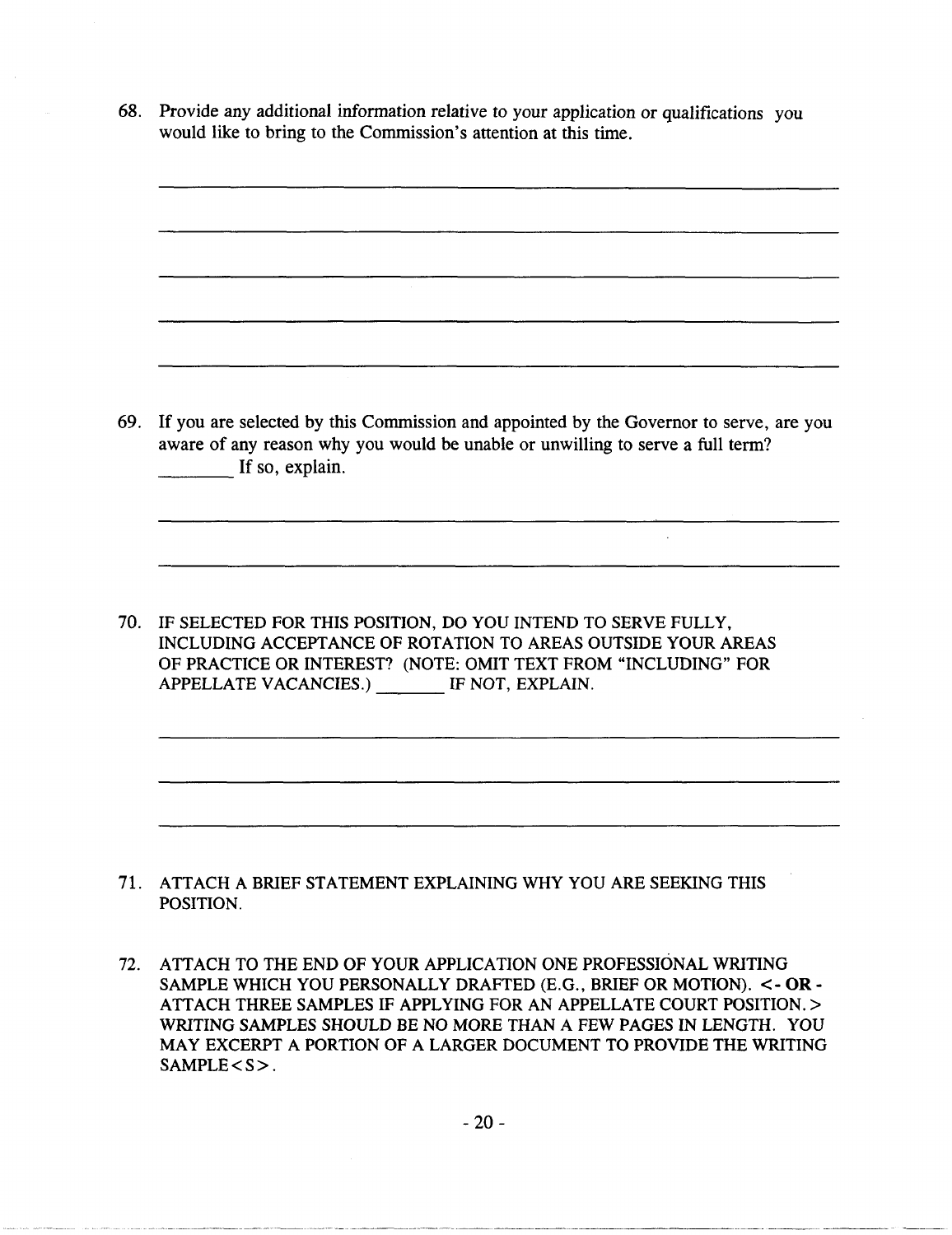73. IF YOU HAVE EVER SERVED AS A JUDICIAL OR QUASI-JUDICIAL OFFICER, MEDIATOR OR ARBITRATOR, ATTACH TO THE END OF YOUR APPLICATION SAMPLE COPIES OF NOT MORE THAN TWO WRITTEN ORDERS, FINDINGS OR OPINIONS (WHETHER REPORTED OR NOT) WHICH YOU PERSONALLY DRAFTED. WRITING SAMPLES SHOULD BE NO MORE THAN A FEW PAGES IN LENGTH. YOU MAY EXCERPT A PORTION OF A LARGER DOCUMENT TO PROVIDE THE WRITING SAMPLE(S).

#### RELEASE OF INFORMATION:

The undersigned hereby authorizes the Committees of the State Bar of Arizona, all Bar Associations, references, employers, credit reporting agencies, business and professional associates, and all governmental agencies to release to the Commission any information requested by said Commission in connection with the processing of my request for consideration as a judicial candidate. Also, by signing I acknowledge my understanding that the contents of this application will be held in strictest confidence subject to the requirements of applicable Commission rules. I understand the fact I have applied is not confidential and the information provided may be verified by Commission members.

ALL OF THE STATEMENTS MADE IN THIS APPLICATION ARE TRUE AND CORRECT TO THE BEST OF MY KNOWLEDGE, AND submission of this Application expresses my willingness to accept appointment to the judicial position applied for in this application if tendered by the Governor.

(Signature)

(Date)